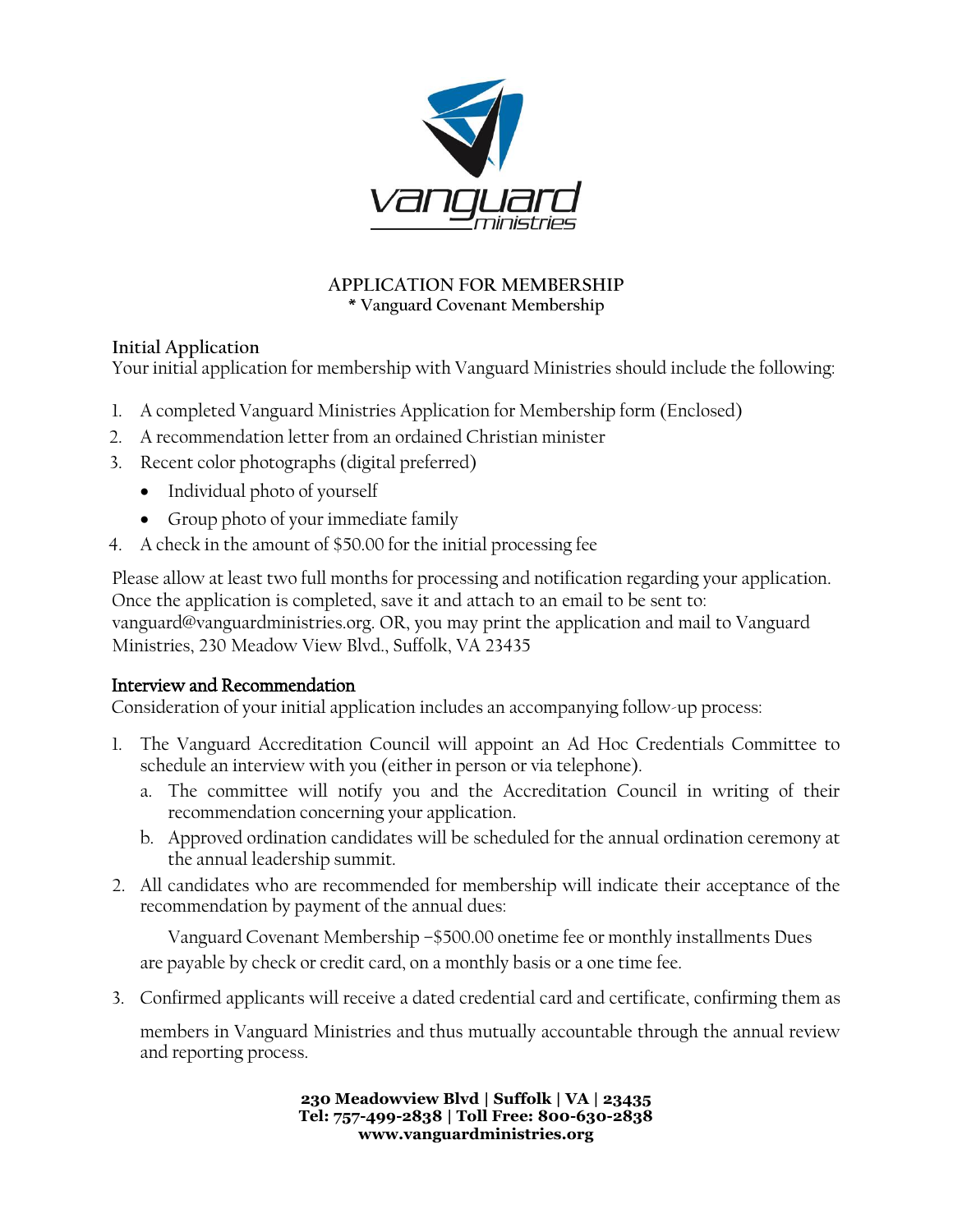

# **APPLICATION FOR MEMBERSHIP**

|    | Are you applying for:                                                                                                                                                                                                                                                                                                                                                                                                                                              | Vanguard Covenant Membership<br>Senior Pastor of Partner Church |                                                                                           |           |                                                                                                                                        |                       |  |
|----|--------------------------------------------------------------------------------------------------------------------------------------------------------------------------------------------------------------------------------------------------------------------------------------------------------------------------------------------------------------------------------------------------------------------------------------------------------------------|-----------------------------------------------------------------|-------------------------------------------------------------------------------------------|-----------|----------------------------------------------------------------------------------------------------------------------------------------|-----------------------|--|
|    | PERSONAL DATA                                                                                                                                                                                                                                                                                                                                                                                                                                                      |                                                                 |                                                                                           |           |                                                                                                                                        |                       |  |
| 1. |                                                                                                                                                                                                                                                                                                                                                                                                                                                                    | First                                                           | Middle                                                                                    |           | Last                                                                                                                                   |                       |  |
|    |                                                                                                                                                                                                                                                                                                                                                                                                                                                                    |                                                                 |                                                                                           | Gender    | $\Box$ Male                                                                                                                            | $\blacksquare$ Female |  |
| 2. |                                                                                                                                                                                                                                                                                                                                                                                                                                                                    | Home Address and the Address                                    | Street                                                                                    |           |                                                                                                                                        |                       |  |
|    | City                                                                                                                                                                                                                                                                                                                                                                                                                                                               |                                                                 | State/Country                                                                             |           |                                                                                                                                        | $\overline{Zip+4}$    |  |
| 3. |                                                                                                                                                                                                                                                                                                                                                                                                                                                                    | Citizenship Country                                             | Birth date                                                                                |           | <u> 1989 - Johann John Stein, markin fan it ferstjer fan it ferstjer fan it ferstjer fan it ferstjer fan it fers</u><br>Month/Day/Year |                       |  |
| 4. | Contact numbers                                                                                                                                                                                                                                                                                                                                                                                                                                                    | Home                                                            | Fax                                                                                       |           |                                                                                                                                        | Cellular              |  |
|    |                                                                                                                                                                                                                                                                                                                                                                                                                                                                    |                                                                 | Email                                                                                     |           |                                                                                                                                        |                       |  |
| 5. | Marital Status                                                                                                                                                                                                                                                                                                                                                                                                                                                     | $\blacksquare$ Married<br>$\Box$ Single                         |                                                                                           |           |                                                                                                                                        |                       |  |
| 6. |                                                                                                                                                                                                                                                                                                                                                                                                                                                                    |                                                                 |                                                                                           |           |                                                                                                                                        |                       |  |
| 7. | If currently married $\frac{1}{\sqrt{1-\frac{1}{1-\frac{1}{1-\frac{1}{1-\frac{1}{1-\frac{1}{1-\frac{1}{1-\frac{1}{1-\frac{1}{1-\frac{1}{1-\frac{1}{1-\frac{1}{1-\frac{1}{1-\frac{1}{1-\frac{1}{1-\frac{1}{1-\frac{1}{1-\frac{1}{1-\frac{1}{1-\frac{1}{1-\frac{1}{1-\frac{1}{1-\frac{1}{1-\frac{1}{1-\frac{1}{1-\frac{1}{1-\frac{1}{1-\frac{1}{1-\frac{1}{1-\frac{1}{1-\frac{1}{1-\frac{1}{1-\frac{1$<br>Is your spouse saved?<br>Spouse's Name<br>Spirit-baptized? |                                                                 |                                                                                           |           |                                                                                                                                        |                       |  |
| 8. |                                                                                                                                                                                                                                                                                                                                                                                                                                                                    | Month/Day/Year                                                  |                                                                                           |           | Month/Day/Year                                                                                                                         |                       |  |
| 9. |                                                                                                                                                                                                                                                                                                                                                                                                                                                                    | Is your spouse fully supportive of your ministry? $\Box$ Yes    |                                                                                           | $\Box$ No |                                                                                                                                        |                       |  |
|    |                                                                                                                                                                                                                                                                                                                                                                                                                                                                    |                                                                 | 230 Meadowview Blvd   Suffolk   VA   23435<br>Tel: 757-499-2838   Toll Free: 800-630-2838 |           |                                                                                                                                        |                       |  |

**www.vanguardministries.org**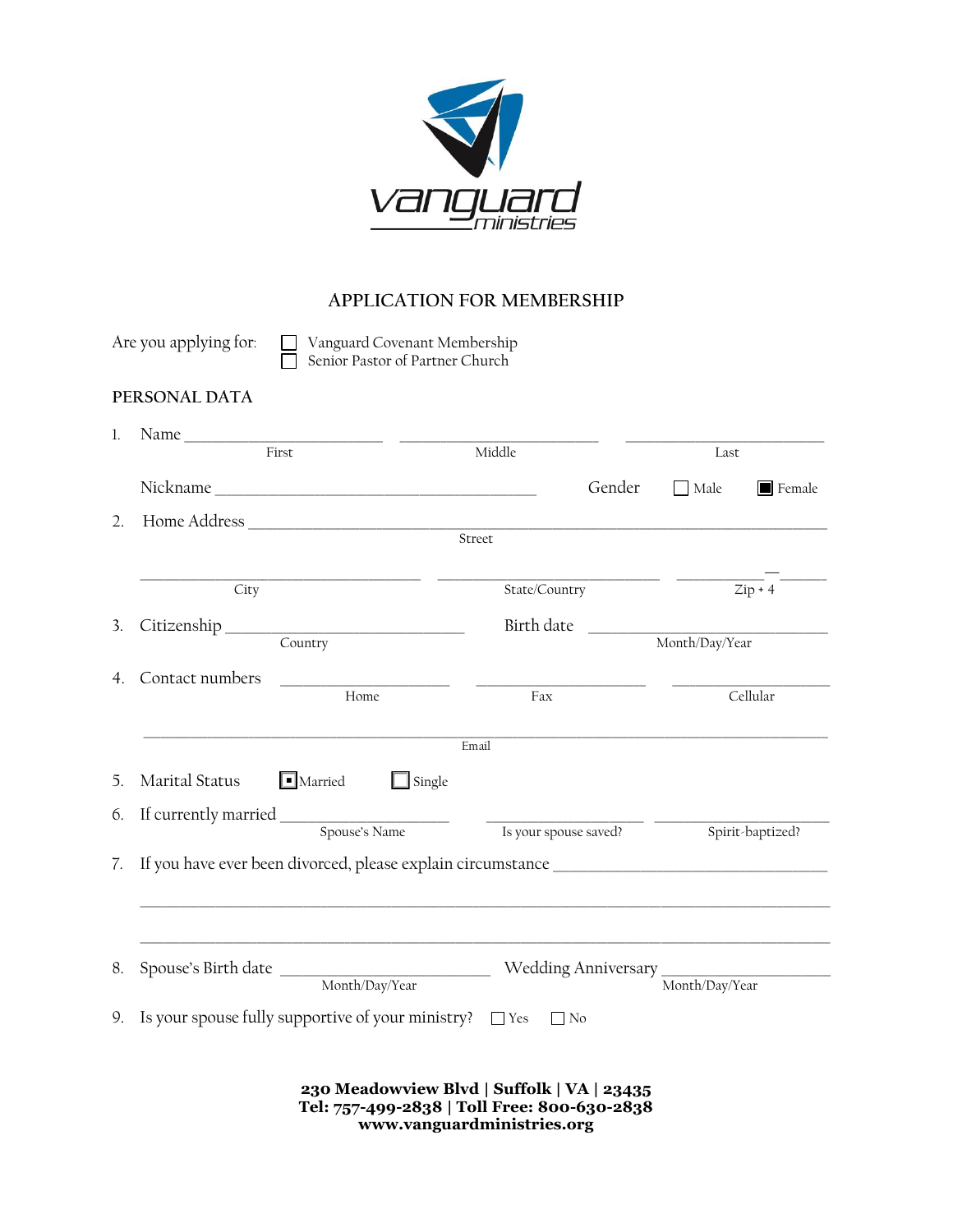| 10. Do you have children and/or step-children?<br>Name                                                                                           | Age                                                                                                                                                                                         | Residence (City & State) |  |  |  |  |  |  |
|--------------------------------------------------------------------------------------------------------------------------------------------------|---------------------------------------------------------------------------------------------------------------------------------------------------------------------------------------------|--------------------------|--|--|--|--|--|--|
| а.                                                                                                                                               |                                                                                                                                                                                             |                          |  |  |  |  |  |  |
| b.<br><u> 1989 - Johann Stoff, deutscher Stoff, der Stoff, der Stoff, der Stoff, der Stoff, der Stoff, der Stoff, der S</u>                      |                                                                                                                                                                                             |                          |  |  |  |  |  |  |
| C.                                                                                                                                               |                                                                                                                                                                                             |                          |  |  |  |  |  |  |
| d.<br><u> 1989 - Johann Stoff, deutscher Stoff, der Stoff, der Stoff, der Stoff, der Stoff, der Stoff, der Stoff, der S</u>                      |                                                                                                                                                                                             |                          |  |  |  |  |  |  |
| <u> 1989 - Johann Stoff, deutscher Stoff, der Stoff, der Stoff, der Stoff, der Stoff, der Stoff, der Stoff, der S</u><br>e.                      |                                                                                                                                                                                             |                          |  |  |  |  |  |  |
| 11. Are any persons, other than spouse or children, living with you?                                                                             |                                                                                                                                                                                             |                          |  |  |  |  |  |  |
| Name                                                                                                                                             |                                                                                                                                                                                             | Relationship             |  |  |  |  |  |  |
|                                                                                                                                                  | 12. Do you or anyone in your household currently have physical or mental situations requiring on-going<br>medical attention that will affect your ability to minister? □ No<br>$\Gamma$ Yes |                          |  |  |  |  |  |  |
|                                                                                                                                                  |                                                                                                                                                                                             |                          |  |  |  |  |  |  |
| 13. Have you engaged in adultery or homosexuality since you were saved?                                                                          |                                                                                                                                                                                             | $\Box$ No<br>Yes         |  |  |  |  |  |  |
| If yes, explain $\_\_$                                                                                                                           |                                                                                                                                                                                             |                          |  |  |  |  |  |  |
| 14. Have you ever engaged in substance abuse?<br>$\Box$ Never<br>$\Box$ Yes - Only in my past<br>$\Box$ Yes - I still struggle from time to time |                                                                                                                                                                                             |                          |  |  |  |  |  |  |
|                                                                                                                                                  |                                                                                                                                                                                             |                          |  |  |  |  |  |  |
| 15. Describe your current financial situation:<br>$\Box$ Little or no debt<br>Moderate debt                                                      | $\Box$ Serious debt                                                                                                                                                                         | □ Considering bankruptcy |  |  |  |  |  |  |
|                                                                                                                                                  |                                                                                                                                                                                             |                          |  |  |  |  |  |  |
| 16. If you have a written personal vision/mission statement, please provide                                                                      |                                                                                                                                                                                             |                          |  |  |  |  |  |  |
|                                                                                                                                                  |                                                                                                                                                                                             |                          |  |  |  |  |  |  |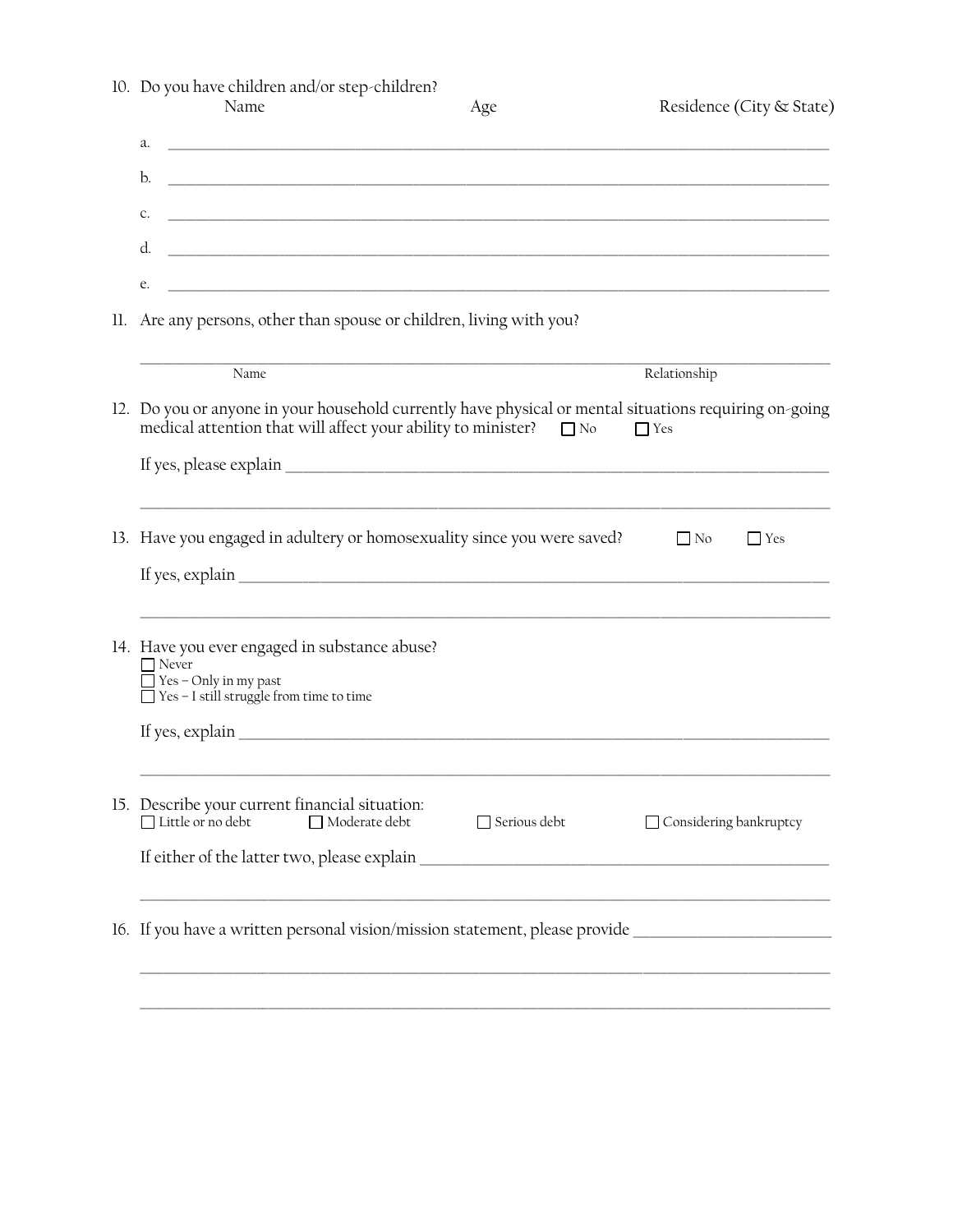17. Record your approximate spiritual milestone dates.

| Salvation                                                                                      | Holy Spirit baptism | Called into the ministry |                    | First ministry license |  |  |  |
|------------------------------------------------------------------------------------------------|---------------------|--------------------------|--------------------|------------------------|--|--|--|
|                                                                                                |                     |                          |                    |                        |  |  |  |
|                                                                                                |                     |                          |                    |                        |  |  |  |
|                                                                                                |                     |                          |                    |                        |  |  |  |
|                                                                                                |                     |                          |                    |                        |  |  |  |
| 18. Have you written or published any materials?                                               |                     | $\Box$ Yes<br>$\Box$ No  |                    |                        |  |  |  |
|                                                                                                |                     |                          |                    |                        |  |  |  |
| <b>EDUCATIONAL INFORMATION</b>                                                                 |                     |                          |                    |                        |  |  |  |
| 19. High School (check grade completed)                                                        | $\Box$ 9 $\Box$ 10  | $\Box$ 11<br>$\Box$ 12   | $\Box$ Graduated   | $\Box$ GED             |  |  |  |
| College/University/Bible School<br>Degree or Years attended<br>Location (City & State)         |                     |                          |                    |                        |  |  |  |
|                                                                                                |                     |                          |                    |                        |  |  |  |
|                                                                                                |                     |                          |                    |                        |  |  |  |
|                                                                                                |                     |                          |                    |                        |  |  |  |
| <b>EMPLOYMENT</b>                                                                              |                     |                          |                    |                        |  |  |  |
| 20. Current Employer                                                                           |                     |                          |                    |                        |  |  |  |
|                                                                                                |                     | Employer name            |                    |                        |  |  |  |
|                                                                                                |                     | Address                  |                    |                        |  |  |  |
| City                                                                                           |                     | State/Country            |                    | $Zip + 4$              |  |  |  |
| MINISTRY BACKGROUND                                                                            |                     |                          |                    |                        |  |  |  |
| 21. In what ministry setting are you presently serving? $\Box$ Local Church $\Box$ Para Church |                     |                          |                    |                        |  |  |  |
|                                                                                                |                     |                          |                    |                        |  |  |  |
| Do you serve:<br>$\Box$ full-time                                                              | $\Box$ part-time    | $\Box$ volunteer         | $\Box$ compensated |                        |  |  |  |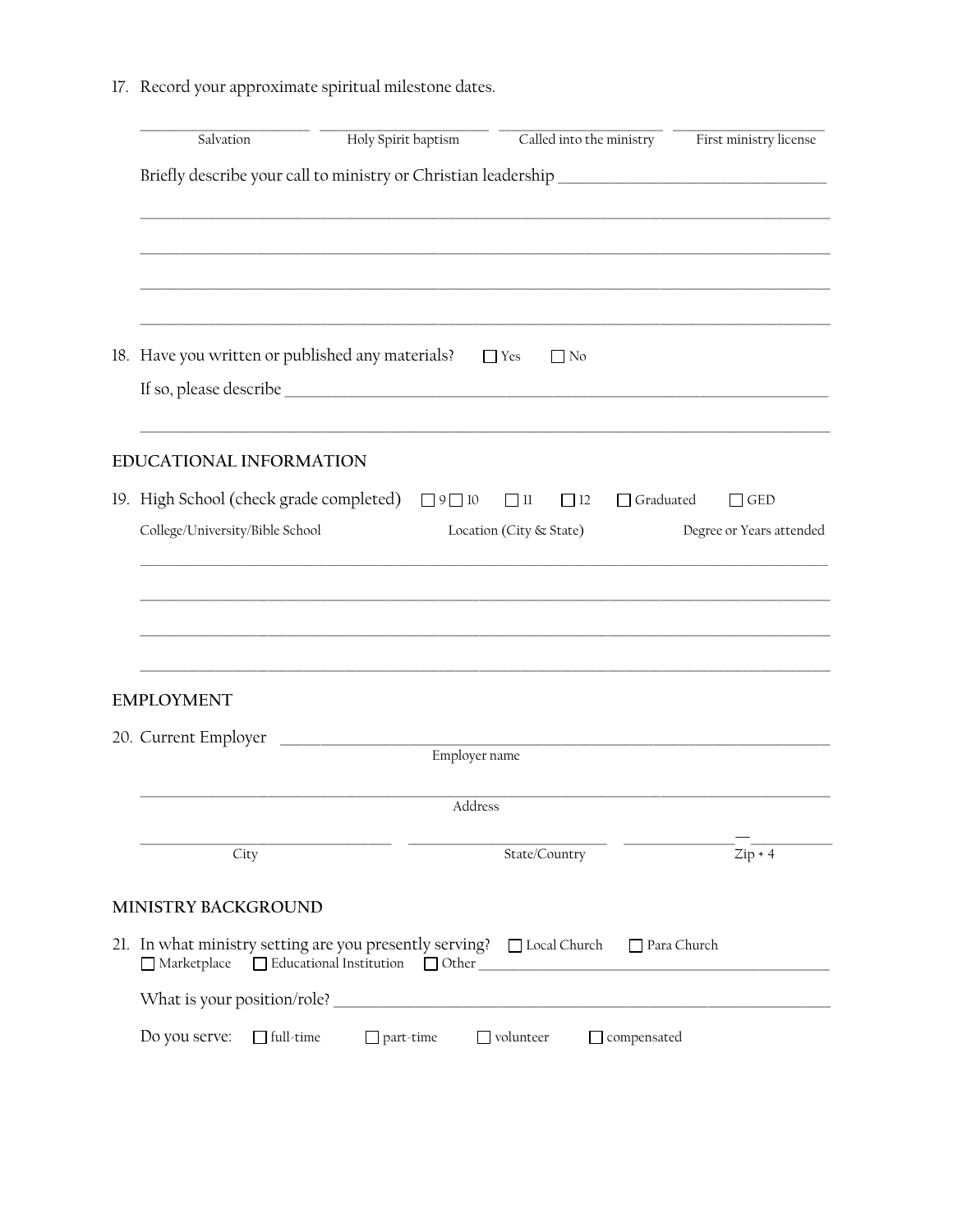| 22. Ministry Name |  |
|-------------------|--|
|                   |  |

|                            |                                                                                                                                                                                                                                     | Ministry address                                   |                      |  |  |  |  |  |
|----------------------------|-------------------------------------------------------------------------------------------------------------------------------------------------------------------------------------------------------------------------------------|----------------------------------------------------|----------------------|--|--|--|--|--|
| City                       |                                                                                                                                                                                                                                     | State/Country                                      | $\overline{Zip + 4}$ |  |  |  |  |  |
| 23. Contact numbers        | Ministry Phone                                                                                                                                                                                                                      |                                                    | Ministry Fax         |  |  |  |  |  |
|                            |                                                                                                                                                                                                                                     | Ministry Email                                     |                      |  |  |  |  |  |
|                            |                                                                                                                                                                                                                                     |                                                    |                      |  |  |  |  |  |
|                            |                                                                                                                                                                                                                                     |                                                    |                      |  |  |  |  |  |
|                            | 26. Summarize your previous ministerial service:                                                                                                                                                                                    |                                                    |                      |  |  |  |  |  |
|                            | Church/Ministry Setting                                                                                                                                                                                                             | Position/Role                                      | Years                |  |  |  |  |  |
| a.                         | <u> La componenta de la componenta de la componenta de la componenta de la componenta de la componenta de la comp</u>                                                                                                               |                                                    |                      |  |  |  |  |  |
| b.                         | <u> 1989 - Johann Stoff, deutscher Stoff, der Stoff, deutscher Stoff, der Stoff, der Stoff, der Stoff, der Stoff</u>                                                                                                                |                                                    |                      |  |  |  |  |  |
| c.                         | <u> 2000 - Jan Barat de San Barat de San Barat de San Barat de San Barat de San Barat de San Barat de San Barat d</u>                                                                                                               |                                                    |                      |  |  |  |  |  |
| d.                         |                                                                                                                                                                                                                                     |                                                    |                      |  |  |  |  |  |
|                            | <u> 1989 - Johann Harry Barn, mars and deur de Branch and de Branch and de Branch and de Branch and de Branch an</u>                                                                                                                |                                                    |                      |  |  |  |  |  |
|                            | (If necessary, continue summary list on back of this page.)                                                                                                                                                                         |                                                    |                      |  |  |  |  |  |
|                            | 27. Have you ever been disassociated from, or disciplined by, a ministry? $\Box$ No $\Box$ Yes                                                                                                                                      |                                                    |                      |  |  |  |  |  |
|                            | If so, explain $\frac{1}{\sqrt{1-\frac{1}{2}}\left(\frac{1}{2}-\frac{1}{2}\right)}$                                                                                                                                                 |                                                    |                      |  |  |  |  |  |
|                            | 28. List any prior ministry (or ministries) with which you have been licensed or ordained.                                                                                                                                          |                                                    |                      |  |  |  |  |  |
| a.                         | □ Licensed □ Ordained <u>University and Taures and Taures and Taures and Taures and Taures and Taures and Taures and Taures and Taures and Taures and Taures and Taures and Taures and Taures and Taures and Taures and Taures </u> |                                                    |                      |  |  |  |  |  |
| b.<br>□ Licensed           |                                                                                                                                                                                                                                     | Name                                               |                      |  |  |  |  |  |
| □ Licensed<br>C.           | Ordained Communications                                                                                                                                                                                                             | Name                                               |                      |  |  |  |  |  |
|                            |                                                                                                                                                                                                                                     | Name                                               |                      |  |  |  |  |  |
| If Yes, what organization: | Have you ever been denied Ordination or Licensure?<br>Are you seeking credentials from Vanguard Ministries?                                                                                                                         | $\Box$ No<br>$\Box$ Yes<br>$\Box$ No<br>$\Box$ Yes |                      |  |  |  |  |  |
|                            | If yes, under which of the following designations do you wish to be certified?                                                                                                                                                      |                                                    |                      |  |  |  |  |  |

□ Licensed Minister □ Ordained Minister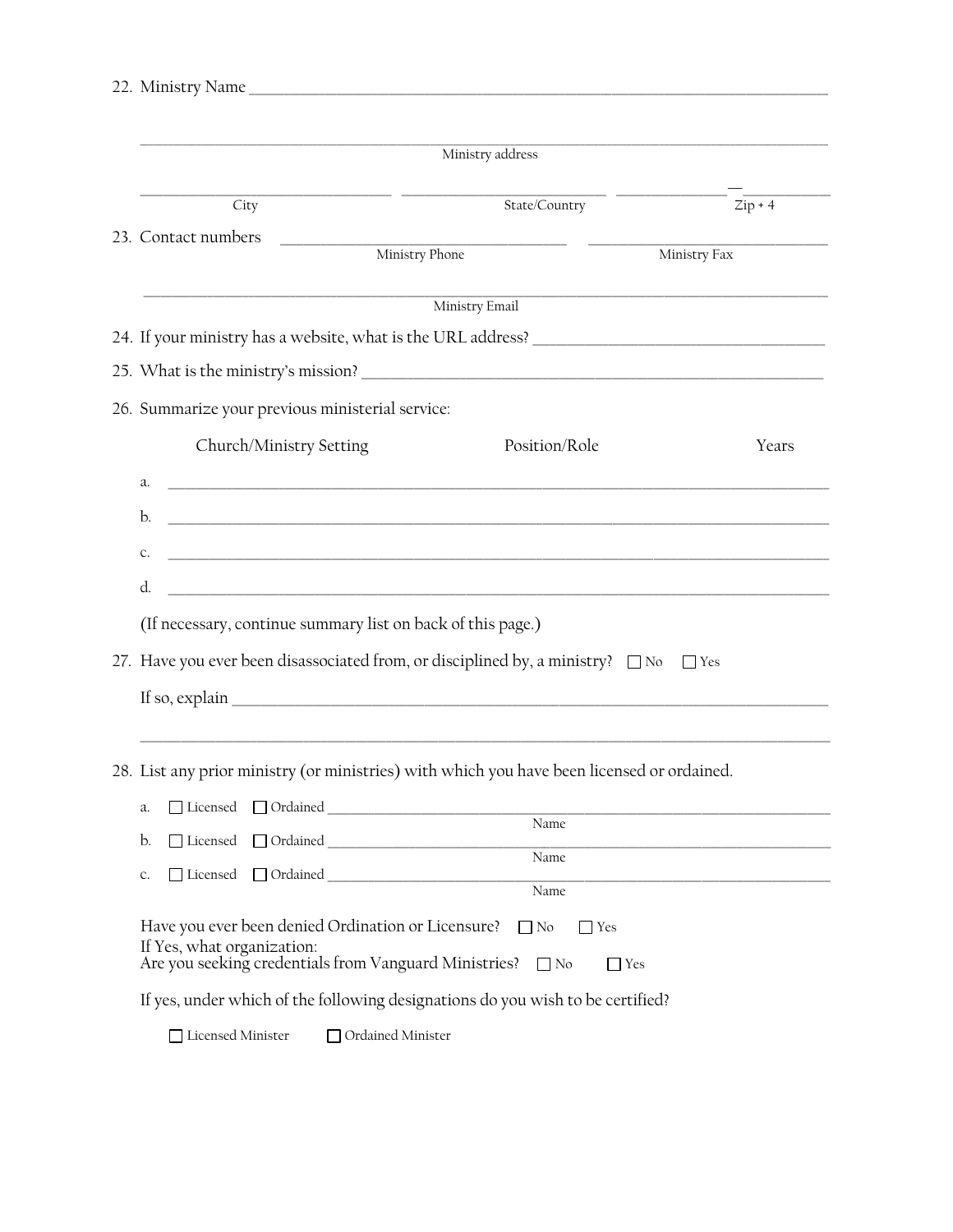|  |  |  |  |  |  |  |  |  |  | 29. Why do you wish to affiliate with Vanguard Ministries? |  |
|--|--|--|--|--|--|--|--|--|--|------------------------------------------------------------|--|
|--|--|--|--|--|--|--|--|--|--|------------------------------------------------------------|--|

30. Can you subscribe to Vanguard Ministries' Statement of Faith and Core Values? 
<sub>[188]</sub> Yes  $\hfill\Box$  <br> No

31. Unless you are the Senior Pastor of a church, name your current pastor and church membership.

| Pastor's name                                                                          |          | Church name                                                                                                                                                                                                                                                                                                                                                                                                                                                                                                                                                                                                                                                                                                                                                                                                                                                                                                                                                                                                                    |  |  |  |  |
|----------------------------------------------------------------------------------------|----------|--------------------------------------------------------------------------------------------------------------------------------------------------------------------------------------------------------------------------------------------------------------------------------------------------------------------------------------------------------------------------------------------------------------------------------------------------------------------------------------------------------------------------------------------------------------------------------------------------------------------------------------------------------------------------------------------------------------------------------------------------------------------------------------------------------------------------------------------------------------------------------------------------------------------------------------------------------------------------------------------------------------------------------|--|--|--|--|
| Church address                                                                         |          | Church phone number                                                                                                                                                                                                                                                                                                                                                                                                                                                                                                                                                                                                                                                                                                                                                                                                                                                                                                                                                                                                            |  |  |  |  |
| 32. What person do you presently recognize as personal pastor and/or spiritual mentor? |          |                                                                                                                                                                                                                                                                                                                                                                                                                                                                                                                                                                                                                                                                                                                                                                                                                                                                                                                                                                                                                                |  |  |  |  |
| Name                                                                                   | Ministry | Phone number                                                                                                                                                                                                                                                                                                                                                                                                                                                                                                                                                                                                                                                                                                                                                                                                                                                                                                                                                                                                                   |  |  |  |  |
|                                                                                        |          |                                                                                                                                                                                                                                                                                                                                                                                                                                                                                                                                                                                                                                                                                                                                                                                                                                                                                                                                                                                                                                |  |  |  |  |
|                                                                                        |          |                                                                                                                                                                                                                                                                                                                                                                                                                                                                                                                                                                                                                                                                                                                                                                                                                                                                                                                                                                                                                                |  |  |  |  |
|                                                                                        |          |                                                                                                                                                                                                                                                                                                                                                                                                                                                                                                                                                                                                                                                                                                                                                                                                                                                                                                                                                                                                                                |  |  |  |  |
|                                                                                        |          |                                                                                                                                                                                                                                                                                                                                                                                                                                                                                                                                                                                                                                                                                                                                                                                                                                                                                                                                                                                                                                |  |  |  |  |
|                                                                                        |          |                                                                                                                                                                                                                                                                                                                                                                                                                                                                                                                                                                                                                                                                                                                                                                                                                                                                                                                                                                                                                                |  |  |  |  |
|                                                                                        |          |                                                                                                                                                                                                                                                                                                                                                                                                                                                                                                                                                                                                                                                                                                                                                                                                                                                                                                                                                                                                                                |  |  |  |  |
|                                                                                        |          |                                                                                                                                                                                                                                                                                                                                                                                                                                                                                                                                                                                                                                                                                                                                                                                                                                                                                                                                                                                                                                |  |  |  |  |
|                                                                                        |          |                                                                                                                                                                                                                                                                                                                                                                                                                                                                                                                                                                                                                                                                                                                                                                                                                                                                                                                                                                                                                                |  |  |  |  |
|                                                                                        |          |                                                                                                                                                                                                                                                                                                                                                                                                                                                                                                                                                                                                                                                                                                                                                                                                                                                                                                                                                                                                                                |  |  |  |  |
|                                                                                        |          |                                                                                                                                                                                                                                                                                                                                                                                                                                                                                                                                                                                                                                                                                                                                                                                                                                                                                                                                                                                                                                |  |  |  |  |
|                                                                                        |          |                                                                                                                                                                                                                                                                                                                                                                                                                                                                                                                                                                                                                                                                                                                                                                                                                                                                                                                                                                                                                                |  |  |  |  |
|                                                                                        |          |                                                                                                                                                                                                                                                                                                                                                                                                                                                                                                                                                                                                                                                                                                                                                                                                                                                                                                                                                                                                                                |  |  |  |  |
|                                                                                        |          | 33. As you look forward to the coming year, please share some of your ministry goals.<br><u> 1989 - Jan James James James James James James James James James James James James James James James James J</u><br><u> 1989 - Johann John Harry Harry Harry Harry Harry Harry Harry Harry Harry Harry Harry Harry Harry Harry Harry H</u><br><u> 1989 - Johann John Stone, mension bernard bernard bernard besteht der statistike besteht der statistike bes</u><br><u> 1989 - Johann Stoff, deutscher Stoff, der Stoff, der Stoff, der Stoff, der Stoff, der Stoff, der Stoff, der S</u><br><u> 1989 - Johann Stoff, deutscher Stoff, der Stoff, der Stoff, der Stoff, der Stoff, der Stoff, der Stoff, der S</u><br>34. Please list any/all areas of expertise or experience.<br><u> 1989 - Johann Stein, marwolaethau a bhann an t-Amhain ann an t-Amhain an t-Amhain an t-Amhain an t-Amhain an </u><br><u> Alexandro de la contrada de la contrada de la contrada de la contrada de la contrada de la contrada de la co</u> |  |  |  |  |